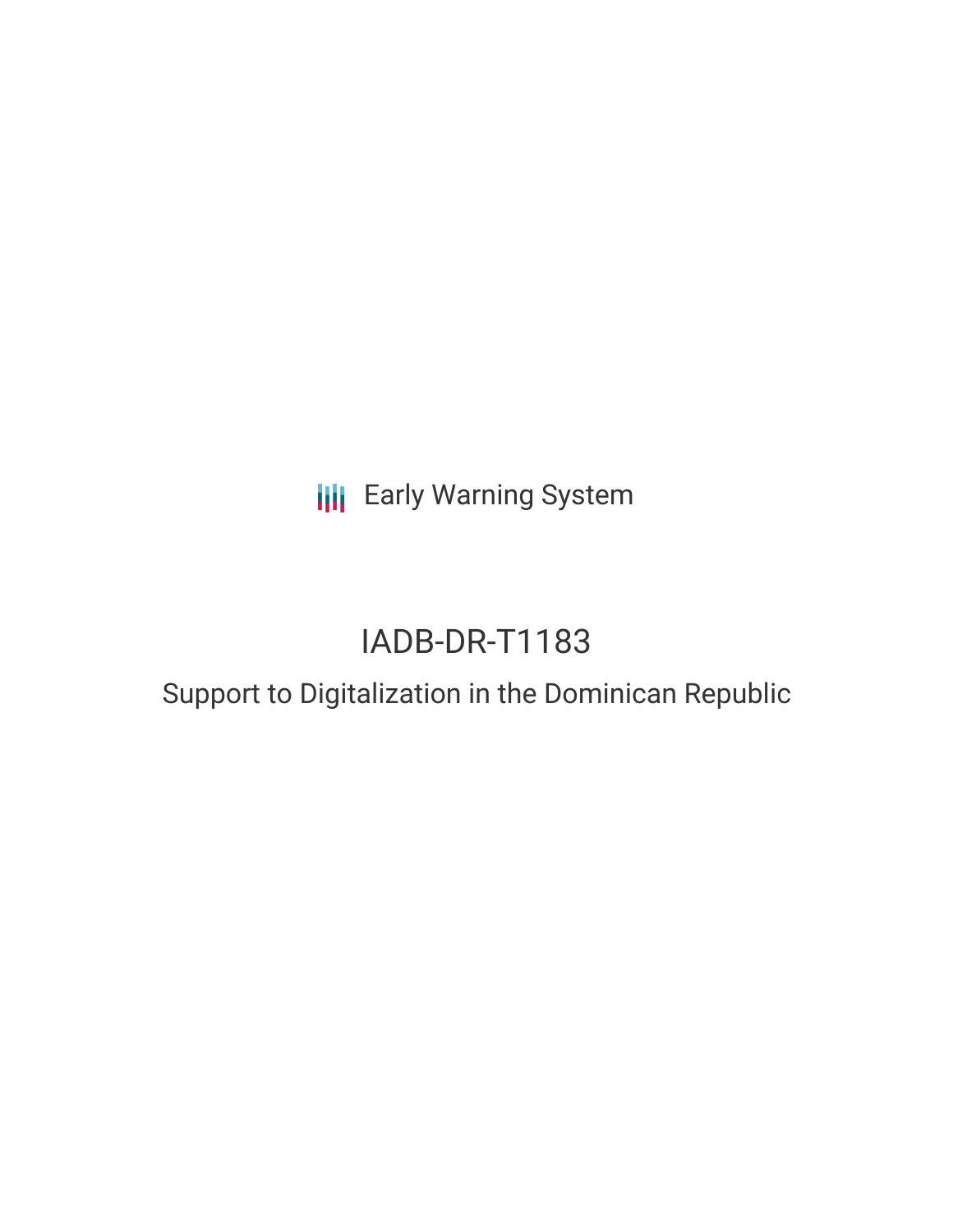

### **Quick Facts**

| <b>Countries</b>               | Dominican Republic                       |
|--------------------------------|------------------------------------------|
| <b>Financial Institutions</b>  | Inter-American Development Bank (IADB)   |
| <b>Status</b>                  | Active                                   |
| <b>Bank Risk Rating</b>        | C                                        |
| <b>Voting Date</b>             | 2019-04-11                               |
| <b>Borrower</b>                | Government of Dominican Republic         |
| <b>Sectors</b>                 | Agriculture and Forestry, Communications |
| <b>Investment Type(s)</b>      | Fund, Grant                              |
| <b>Investment Amount (USD)</b> | $$0.60$ million                          |
| <b>Project Cost (USD)</b>      | $$0.60$ million                          |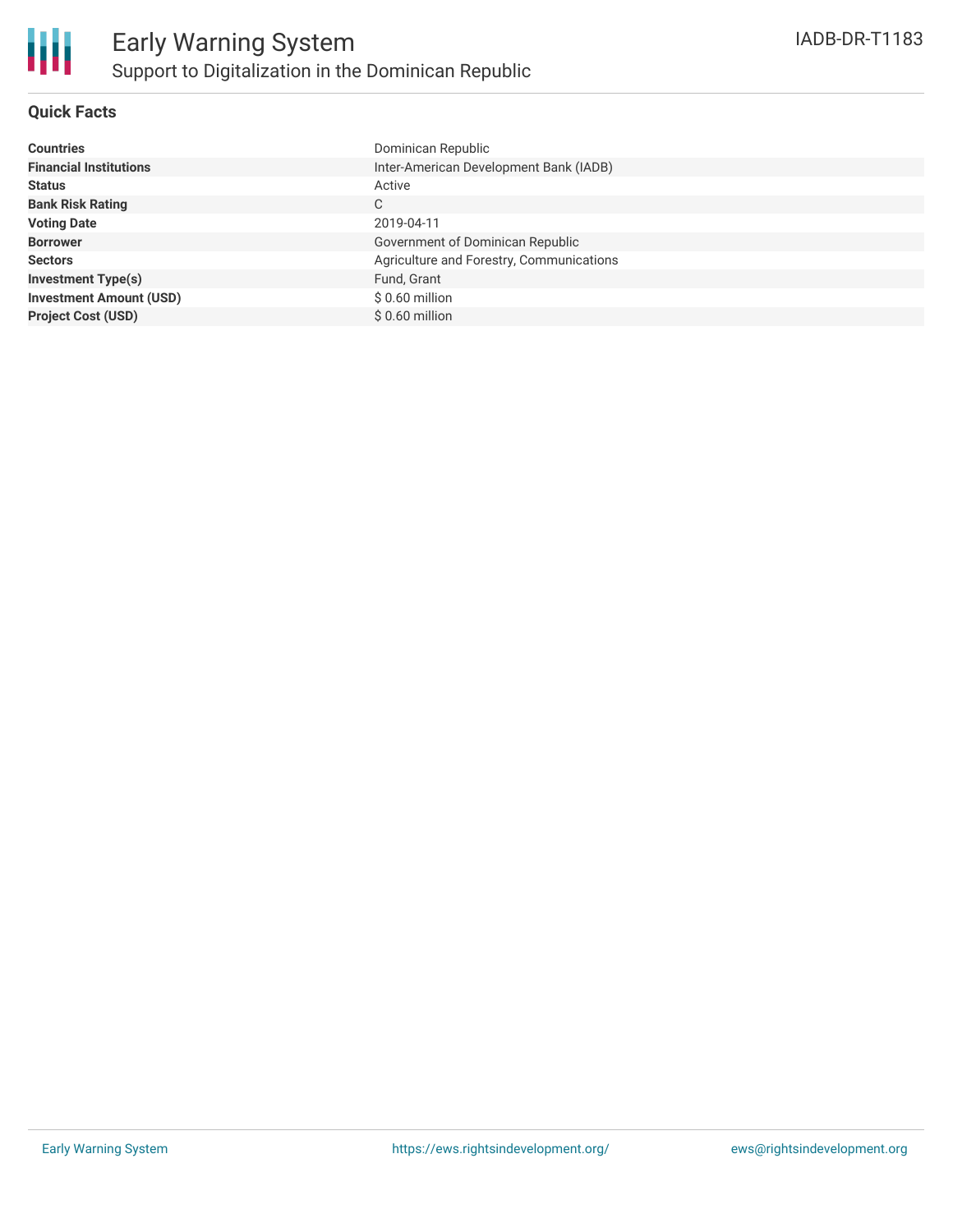

#### **Project Description**

The general objective of this TC is to support the comprehensive digitalization of the Dominican Republic by way of developing a strategy for deploying rural broadband infrastructure and introducing a nationwide digital broadcasting system that would contribute to improved connectivity of rural production centers as well as better access for rural populations to health and education services. Under the national ICT plan called "Republica Digital", DR is driving to extend fiber-optic networks further into remote and rural areas. On top of it, she also has repeatedly committed to complete analog switch off (by doing so successful transition to digital broadcasting) in close collaboration with the Bank and advanced countries. Through this project, we hope to provide DR a strong tool on how to achieve those goals in a cost-effective and timely manner.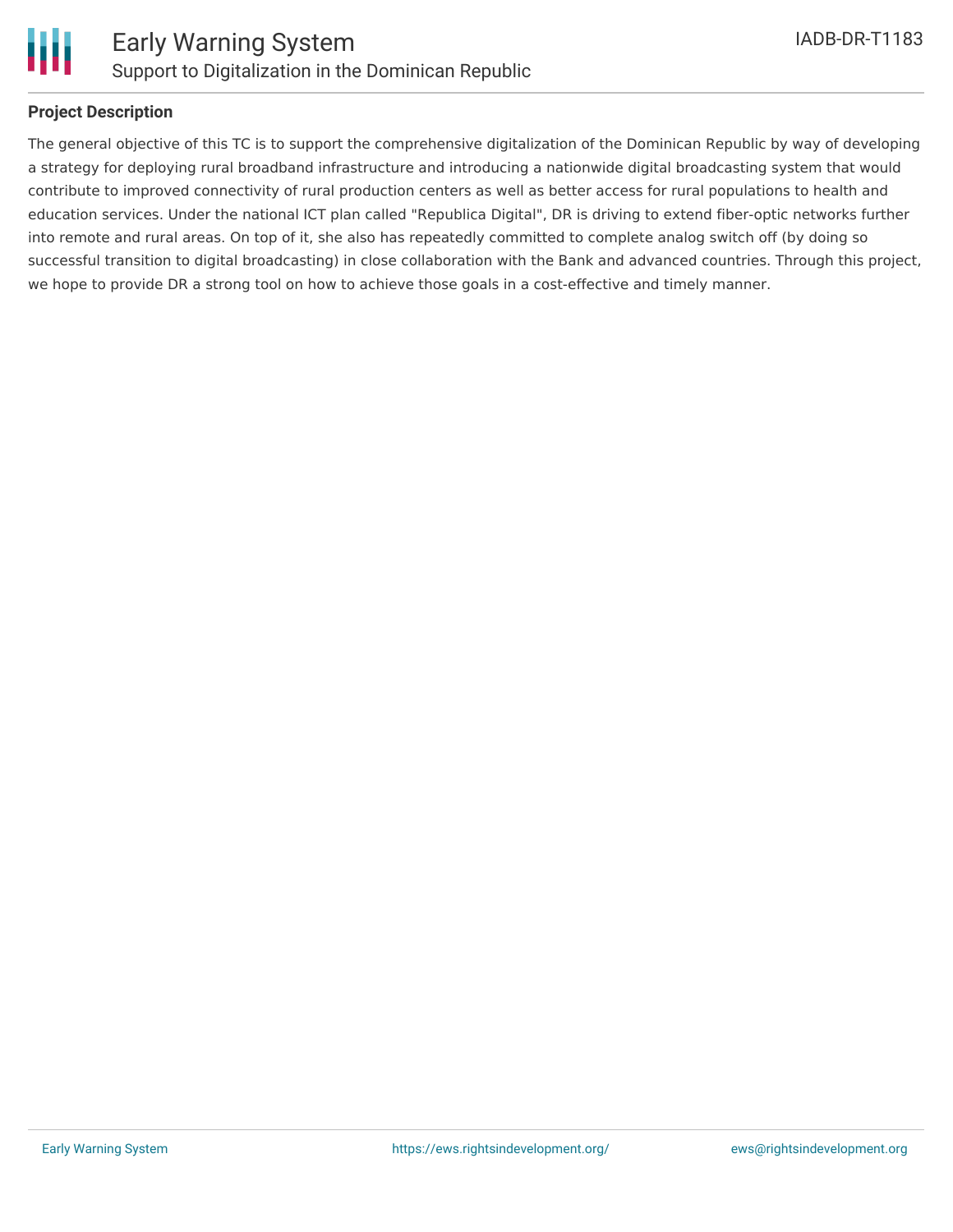

#### **Investment Description**

• Inter-American Development Bank (IADB)

Knowledge Partnership Korea Fund for Tec